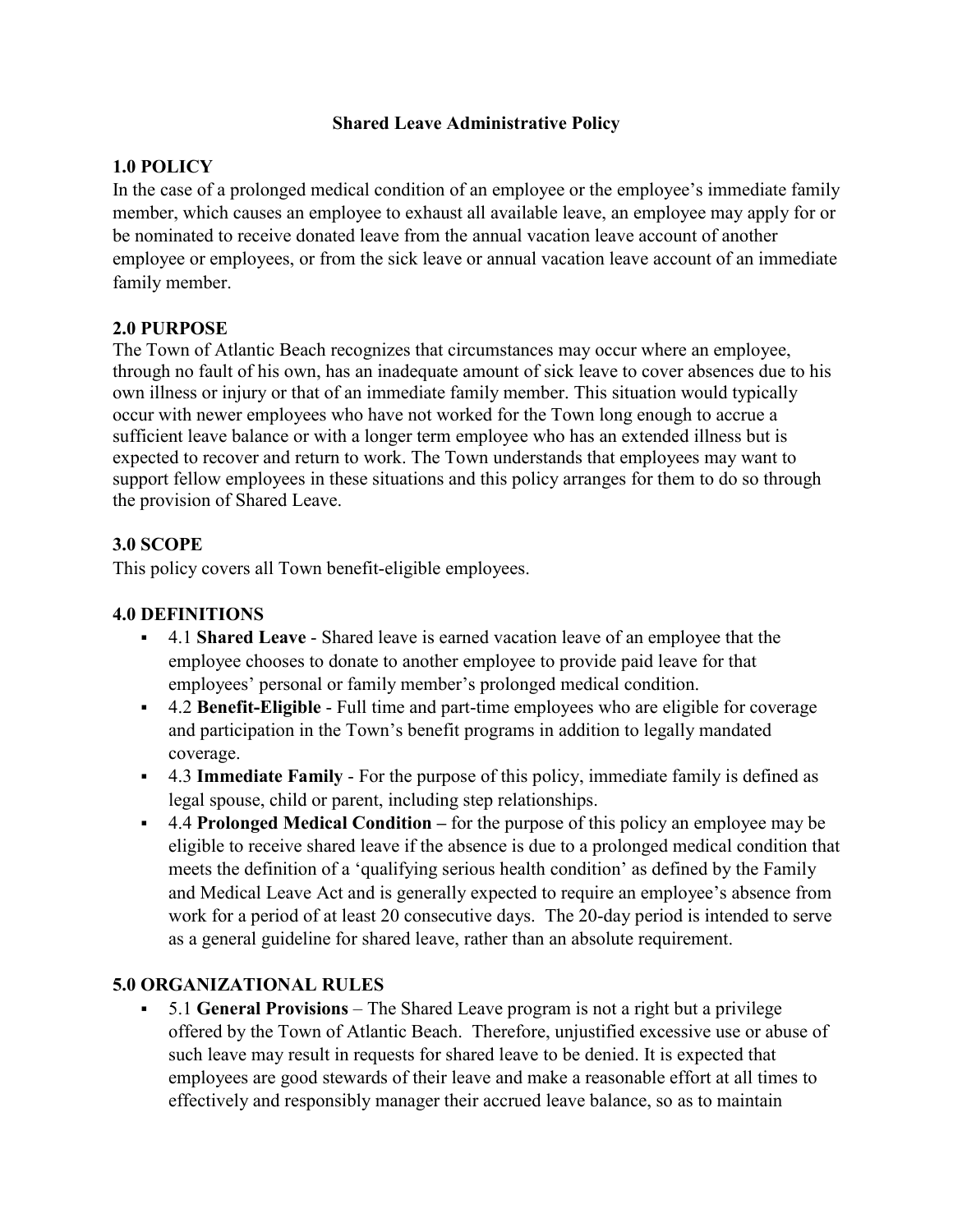sufficient leave availability in the event of a prolonged absence from work. Participation in this program shall be based on the employee's past compliance with leave rules.

A. Vacation leave as detailed in this policy may be donated. Employees **may not** donate their sick leave, FLSA compensatory time, or other comp time. The only exception to this rule is if the employee receiving the donated leave and the employee donating the leave are immediate family members.

B. An employee **may not** use shared leave for an injury by accident or illness sustained while engaged in outside employment.

C. An employee **may not** use shared leave for an employee receiving Workers' Compensation.

D. Only employees who have successfully completed their initial probationary period **may donate** leave.

E. Only employees who have been employed for a period of at least 12 consecutive months **may apply for** and receive voluntary shared leave.

F. Any donation of leave must be done strictly on a voluntary basis. An employee may not or attempt to coerce, pressure, intimidate, or threaten any other employee for the purpose of requesting to donate, receive, or use leave under this program. Such action shall be grounds for disciplinary action up to and including termination of employment. G. Individual leave records are confidential and only the individual employee may reveal their donation or receipt of leave.

H. The employee donating leave cannot receive remuneration (payment) for the leave donated.

I. The Health Insurance Portability and Privacy Act makes medical information confidential. When disclosing information on an approved recipient, only a statement that the recipient has a prolonged medical condition (or the family member) needs to be made. If the employee wishes to make the medical status public, the employee must sign a release form acknowledging the potential for their status to be made known.

J. The transfer and use of vacation and/or sick leave from one employee to another is specifically prohibited unless allowable within this policy.

K. The establishment of a leave "bank" for use by unnamed employees is expressly prohibited. Leave must be donated on a one-to-one personal basis.

L. Leave transferred under this program will be available for use on a current basis, and for current prolonged medical conditions only.

M. The town will establish internal procedures in order to facilitate the administration of this policy.

### 5.2 **Employees Donating Leave**

A. Benefit-eligible employees may voluntarily donate earned and already accrued vacation leave. The minimum amount of time that may be donated is four (4) hours per calendar year. The maximum amount of leave that can be donated is no more than the amount of the individual's annual accrual total.

B. Employees may donate leave only to those employees who have been approved to receive Donated Leave. Donations are made on an hour-for-hour basis, not dollar-for dollar basis.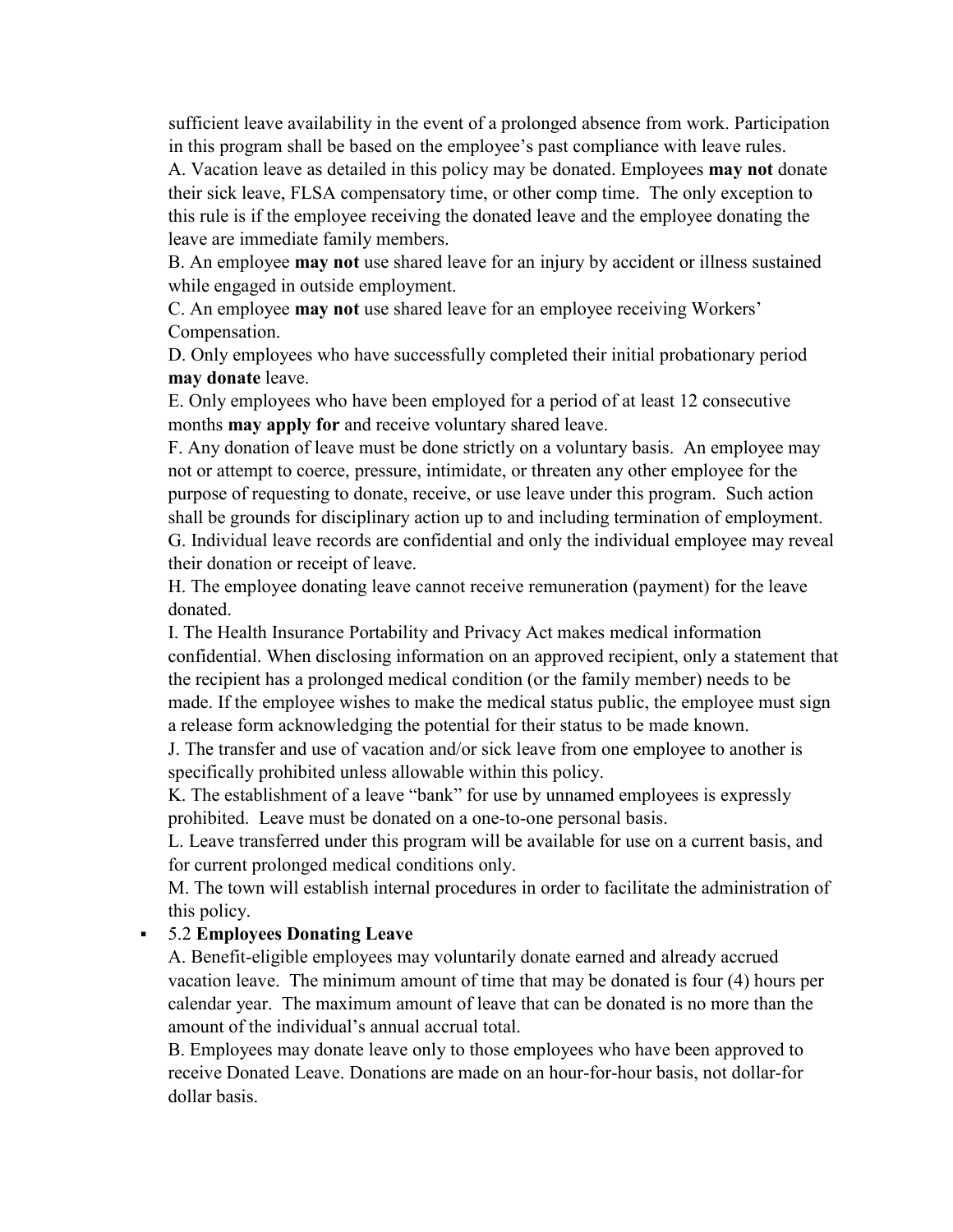C. A donor may not donate leave during a resignation or retirement notice period.

D. All leave donated will be immediately removed from the donor's leave account and become immediately available to the recipient to utilize.

E. The written record authorizing the donation of leave time will be made a permanent part of the donating employee's personnel file.

F. Each employee donating leave shall carefully read and execute a disclosure form confirming that he understands the following: the cash value of the donation; the potential for financial risk should the donor employee experience a future health problem or other possible threat to his income; the possible future situation when the employee making the donation would later need a donation but donations would not occur; and confirmation that he was not coerced, either directly or indirectly.

## 5.3 **Employees Receiving Donated Leave**

A. Any benefit-eligible employee who has served the Town for at least 12 consecutive months is eligible to participate in the shared leave program. This leave is intended for use in situations where an employee, or an employee's immediate family member has a prolonged medical condition.

B. The employee receiving the shared leave must meet the following basic requirements in order for approval of this leave to occur.

1. He must, at minimum, have used all available sick leave

2. He must have used all vacation leave and compensatory time.

3. He must have a reasonable leave record.

C. The maximum number of hours of leave an employee can receive is equal to the projected recovery or treatment period, less the employee's combined vacation and sick leave balance as of the beginning of the recovery period.

D. An employee can only be the recipient of donated leave for the duration of one prolonged medical condition during the entire tenure of employment.

### **6.0 PROCEDURES**

### 6.1 **Employee's Personal Illness**

A. An employee is expected to notify his supervisor when he will be out of work for an extended period of time due to a serious illness or injury.

B. An employee may make application for voluntary shared leave by letter to his supervisor at such time as medical evidence is available to support the need for leave beyond the employee's available accumulated leave. A statement from a qualified health care professional must be attached.

C. If the employee has met the basic qualifying requirements as outlined in 5.3 of this policy, the supervisor should forward a recommendation to request Shared Leave to his Department Director.

D. If the supervisor is unsure of the employee's eligibility for Donated Leave, he should discuss this with Human Resources Department.

E. The Department Director will review the recommendation of the supervisor, the employee's leave record, information concerning expected return to work, and if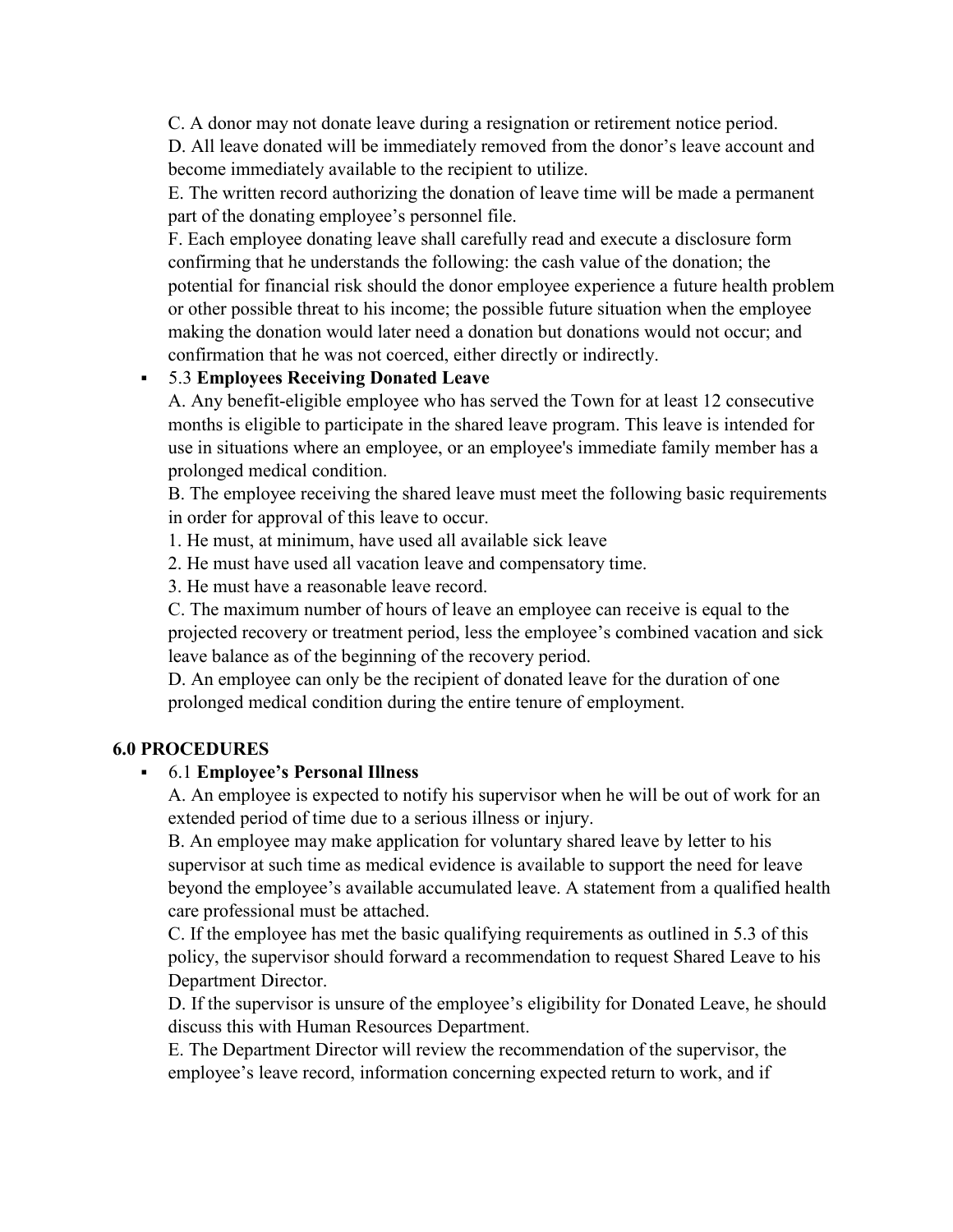appropriate will recommend, in writing, to the Town Manager that Shared Leave be requested for the employee.

F. Upon approval of the employee's application for shared leave by the Town Manager, the Human Resource Department will send out an email or memo advising that an employee of the Town is eligible to receive donated leave and provide the leave donation form. Those who wish to donate leave will complete and submit a Request to Donate Leave form to Human Resources. Human Resources will be responsible for the compilation and calculation of donated leave. THE DONORS OF VOLUNTARY SHARED LEAVE SHALL REMAIN CONFIDENTIAL. The employee and his immediate supervisor will be advised of the total amount of leave donated but not advised of who donated leave to the employee.

G. The Human Resources Department will monitor the Shared Leave balance. The supervisor will complete and submit a Leave Request Form on behalf of the employee each payroll period. Leave Request Forms will be sent to the Human Resources Department for entry into the payroll-personnel system.

H. If at any time during the employee's illness, it becomes known that the employee will not be able to return to work, the department must immediately contact the Human Resources Department to begin planning for a disability retirement if the employee is eligible or to determine other courses of action.

I. At the expiration of the prolonged medical condition, any unused leave in the recipient's donated leave account shall be treated as follows:

- 1. The vacation and sick leave balance shall not exceed a combined total of 40 hours (pro-rated for part-time employees).
- 2. Any additional unused donated leave will be returned to the donor(s) on a pro rata basis and credited to the leave account from which it was donated. Fractions of one hour shall not be returned to an individual donor.
- 6.2 Serious Illness or Injury of Immediate Family Member If the employee needs to be absent from work due to the serious, extended illness or injury of an immediate family member, the employee and/or the supervisor should contact the Human Resources Department for information. Several different policies must be considered and more complex approvals are necessary, including approvals to use certain accrued benefits. However, it is the intent of this policy to allow for donation of leave to assist employee's affected by prolonged medical conditions that cause the employee to exhaust all available leave and go on leavewithout-pay resulting in possible loss of income during a most critical time.

#### **7.0 APPENDIX, APPENDICES**

■ Request for Donated Leave